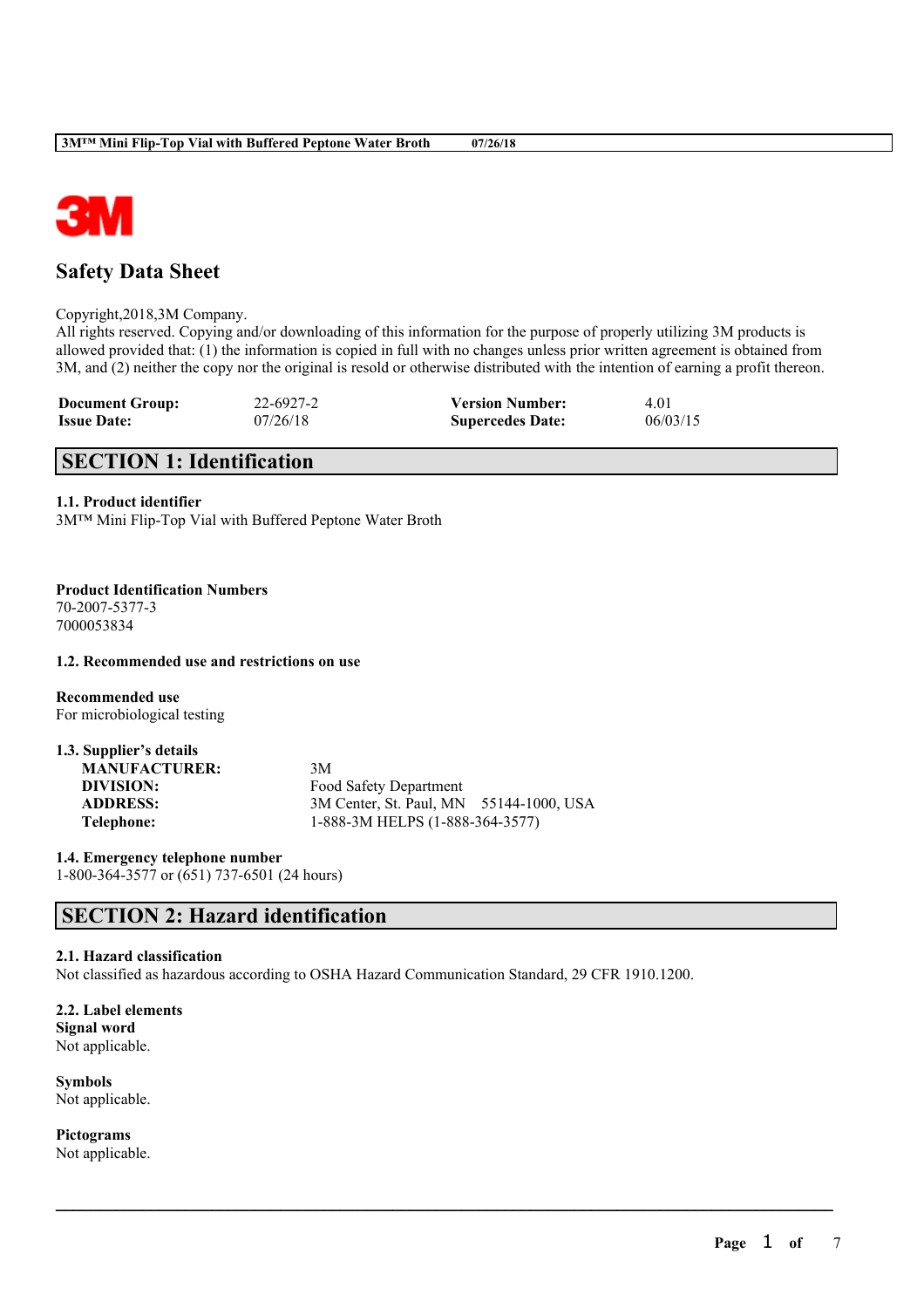# **SECTION 3: Composition/information on ingredients**

| Ingredient | C.A.S. No. | $\%$ by Wt     |
|------------|------------|----------------|
| Water      | 17732-18-5 | 100<br>95<br>- |
| Peptones   | Mixture    |                |

# **SECTION 4: First aid measures**

### **4.1. Description of first aid measures**

### **Inhalation:**

No need for first aid is anticipated.

### **Skin Contact:**

Wash with soap and water. If signs/symptoms develop, get medical attention.

### **Eye Contact:**

Flush with large amounts of water. Remove contact lenses if easy to do. Continue rinsing. If signs/symptoms persist, get medical attention.

### **If Swallowed:**

No need for first aid is anticipated.

### **4.2. Most important symptoms and effects, both acute and delayed**

See Section 11.1. Information on toxicological effects.

# **4.3. Indication of any immediate medical attention and special treatment required**

Not applicable

# **SECTION 5: Fire-fighting measures**

### **5.1. Suitable extinguishing media**

Material will not burn. Non-combustible. Use a fire fighting agent suitable for surrounding fire.

## **5.2. Special hazards arising from the substance or mixture**

None inherent in this product.

## **5.3. Special protective actions for fire-fighters**

No special protective actions for fire-fighters are anticipated.

# **SECTION 6: Accidental release measures**

## **6.1. Personal precautions, protective equipment and emergency procedures**

Ventilate the area with fresh air. Observe precautions from other sections.

### **6.2. Environmental precautions**

Avoid release to the environment.

## **6.3. Methods and material for containment and cleaning up**

Contain spill. Working from around the edges of the spill inward, cover with bentonite, vermiculite, or commercially available inorganic absorbent material. Mix in sufficient absorbent until it appears dry. Collect as much of the spilled material as possible. Place in a closed container approved for transportation by appropriate authorities. Clean up residue with water. Dispose of collected material as soon as possible in accordance with applicable

 $\mathcal{L}_\mathcal{L} = \mathcal{L}_\mathcal{L} = \mathcal{L}_\mathcal{L} = \mathcal{L}_\mathcal{L} = \mathcal{L}_\mathcal{L} = \mathcal{L}_\mathcal{L} = \mathcal{L}_\mathcal{L} = \mathcal{L}_\mathcal{L} = \mathcal{L}_\mathcal{L} = \mathcal{L}_\mathcal{L} = \mathcal{L}_\mathcal{L} = \mathcal{L}_\mathcal{L} = \mathcal{L}_\mathcal{L} = \mathcal{L}_\mathcal{L} = \mathcal{L}_\mathcal{L} = \mathcal{L}_\mathcal{L} = \mathcal{L}_\mathcal{L}$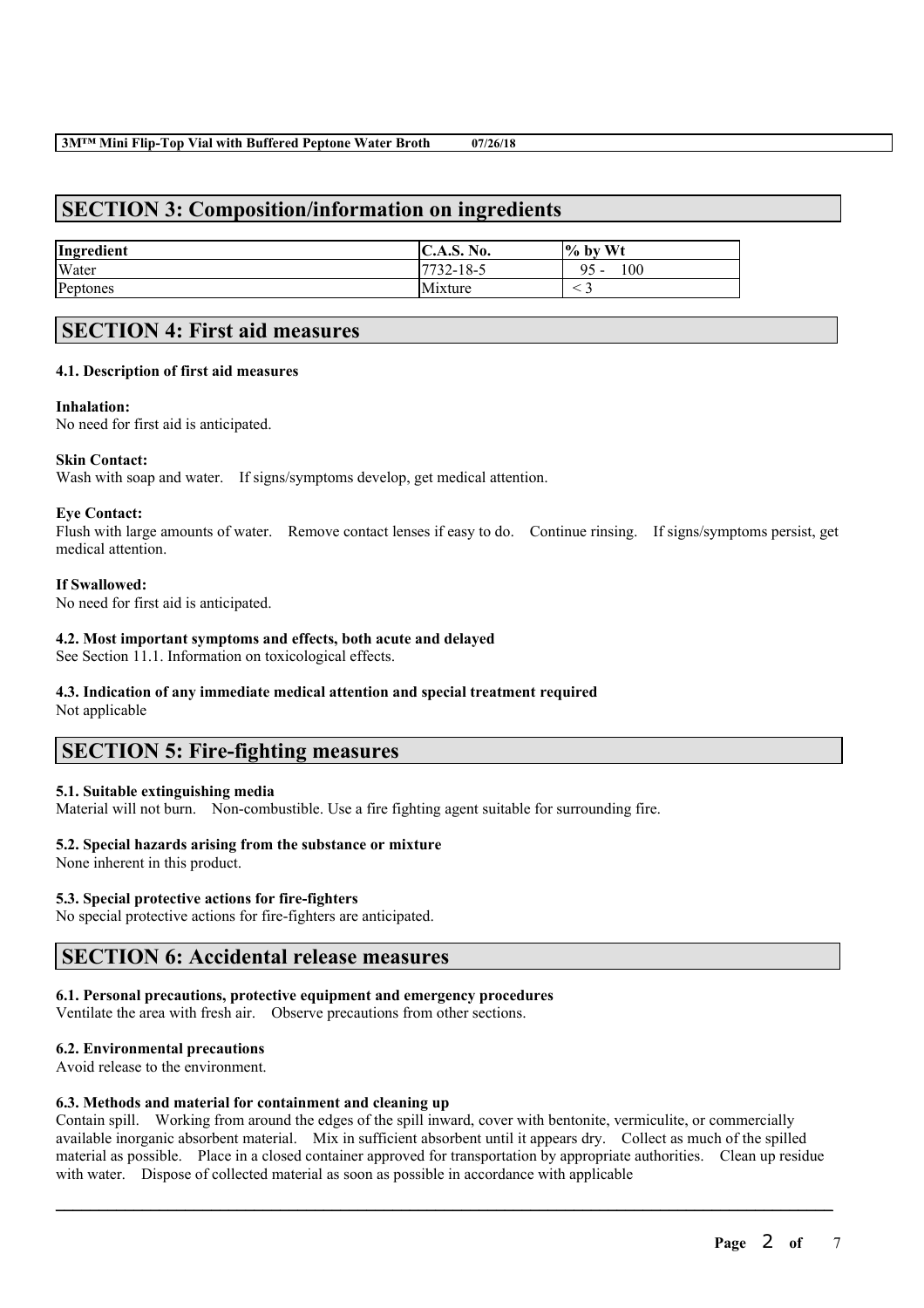### **3M™ Mini Flip-Top Vial with Buffered Peptone Water Broth 07/26/18**

local/regional/national/international regulations.

## **SECTION 7: Handling and storage**

#### **7.1. Precautions for safe handling**

Avoid eye contact. For industrial or professional use only. Do not eat, drink or smoke when using this product. Avoid release to the environment.

### **7.2. Conditions for safe storage including any incompatibilities**

No special storage requirements.

## **SECTION 8: Exposure controls/personal protection**

### **8.1. Control parameters**

#### **Occupational exposure limits**

No occupational exposure limit values exist for any of the components listed in Section 3 of this SDS.

### **8.2. Exposure controls**

## **8.2.1. Engineering controls**

Not applicable.

### **8.2.2. Personal protective equipment (PPE)**

#### **Eye/face protection**

Select and use eye/face protection to prevent contact based on the results of an exposure assessment. The following eye/face protection(s) are recommended: Safety Glasses with side shields

 $\mathcal{L}_\mathcal{L} = \mathcal{L}_\mathcal{L} = \mathcal{L}_\mathcal{L} = \mathcal{L}_\mathcal{L} = \mathcal{L}_\mathcal{L} = \mathcal{L}_\mathcal{L} = \mathcal{L}_\mathcal{L} = \mathcal{L}_\mathcal{L} = \mathcal{L}_\mathcal{L} = \mathcal{L}_\mathcal{L} = \mathcal{L}_\mathcal{L} = \mathcal{L}_\mathcal{L} = \mathcal{L}_\mathcal{L} = \mathcal{L}_\mathcal{L} = \mathcal{L}_\mathcal{L} = \mathcal{L}_\mathcal{L} = \mathcal{L}_\mathcal{L}$ 

#### **Skin/hand protection**

No chemical protective gloves are required.

### **Respiratory protection**

None required.

# **SECTION 9: Physical and chemical properties**

### **9.1. Information on basic physical and chemical properties**

| <b>General Physical Form:</b>    | Liquid                         |
|----------------------------------|--------------------------------|
| Odor, Color, Grade:              | Amber colored with slight odor |
| Odor threshold                   | No Data Available              |
| pН                               | No Data Available              |
| Melting point                    | $32$ °F                        |
| <b>Boiling Point</b>             | $212$ °F                       |
| <b>Flash Point</b>               | Flash point > 93 °C (200 °F)   |
| <b>Evaporation rate</b>          | No Data Available              |
| <b>Flammability (solid, gas)</b> | Not Applicable                 |
| <b>Flammable Limits(LEL)</b>     | Not Applicable                 |
| <b>Flammable Limits (UEL)</b>    | Not Applicable                 |
| <b>Vapor Pressure</b>            | 2.3 kPa $[@]$ 68 °F]           |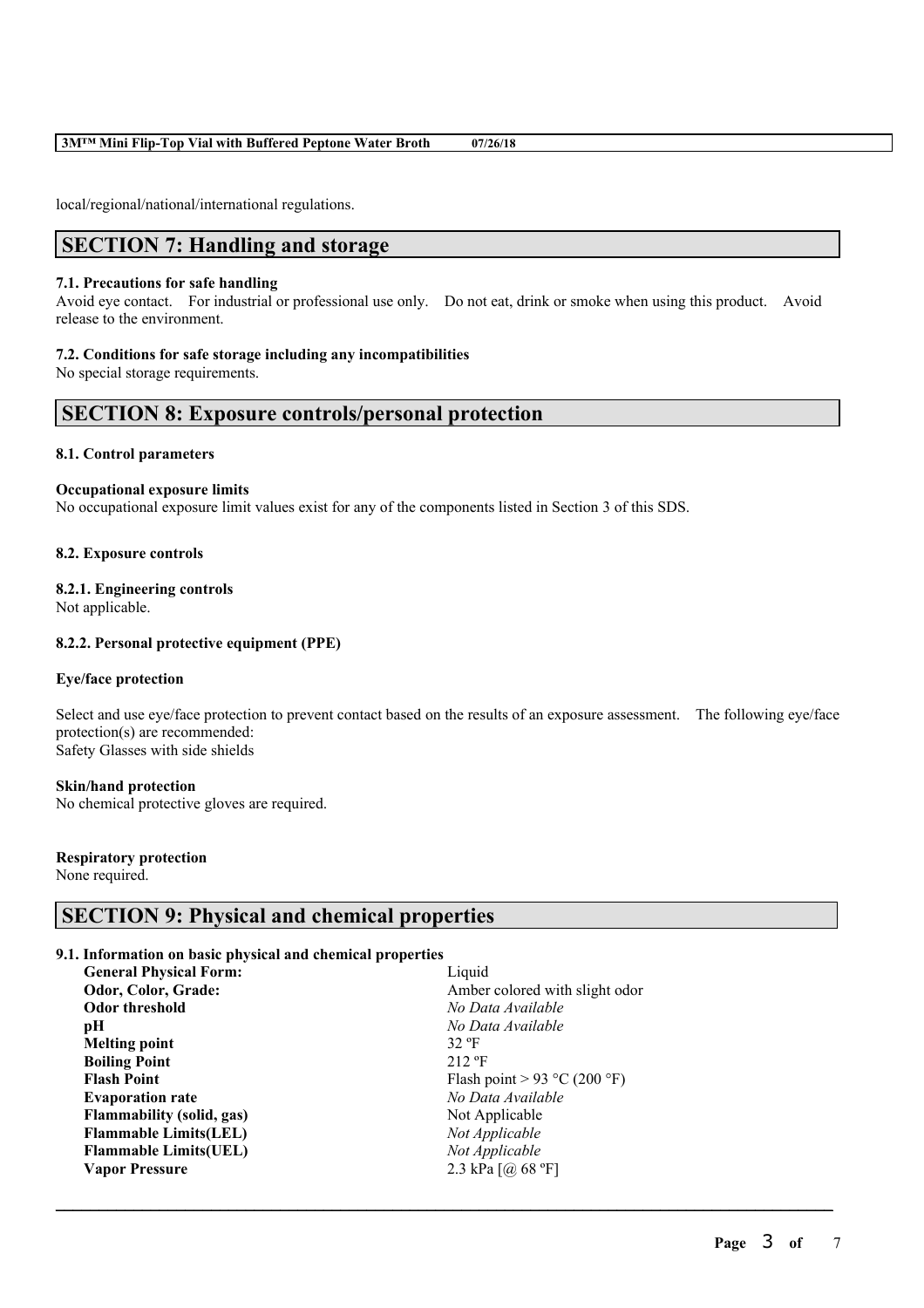**Vapor Density** *No Data Available* **Density** 1 g/ml [@ 68 °F] **Specific Gravity** Approximately 1 **Solubility in Water** Complete **Solubility- non-water** *No Data Available* **Partition coefficient: n-octanol/ water** *No Data Available* Autoignition temperature **Decomposition temperature** *No Data Available* **Viscosity** *No Data Available* **Molecular weight** *Not Applicable*

# **SECTION 10: Stability and reactivity**

### **10.1. Reactivity**

This material is considered to be non reactive under normal use conditions.

## **10.2. Chemical stability**

Stable.

# **10.3. Possibility of hazardous reactions**

Hazardous polymerization will not occur.

#### **10.4. Conditions to avoid** None known.

**10.5. Incompatible materials** None known.

# **10.6. Hazardous decomposition products**

**Substance Condition** None known. Not Specified

# **SECTION 11: Toxicological information**

The information below may not be consistent with the material classification in Section 2 if specific ingredient **classifications are mandated by a competent authority. In addition, toxicological data on ingredients may not be** reflected in the material classification and/or the signs and symptoms of exposure, because an ingredient may be present below the threshold for labeling, an ingredient may not be available for exposure, or the data may not be **relevant to the material as a whole.**

**11.1. Information on Toxicological effects**

**Signs and Symptoms of Exposure**

Based on test data and/or information on the components, this material may produce the following health effects:

 $\mathcal{L}_\mathcal{L} = \mathcal{L}_\mathcal{L} = \mathcal{L}_\mathcal{L} = \mathcal{L}_\mathcal{L} = \mathcal{L}_\mathcal{L} = \mathcal{L}_\mathcal{L} = \mathcal{L}_\mathcal{L} = \mathcal{L}_\mathcal{L} = \mathcal{L}_\mathcal{L} = \mathcal{L}_\mathcal{L} = \mathcal{L}_\mathcal{L} = \mathcal{L}_\mathcal{L} = \mathcal{L}_\mathcal{L} = \mathcal{L}_\mathcal{L} = \mathcal{L}_\mathcal{L} = \mathcal{L}_\mathcal{L} = \mathcal{L}_\mathcal{L}$ 

# **Inhalation:**

No known health effects.

### **Skin Contact:**

Contact with the skin during product use is not expected to result in significant irritation.

**Page** 4 **of** 7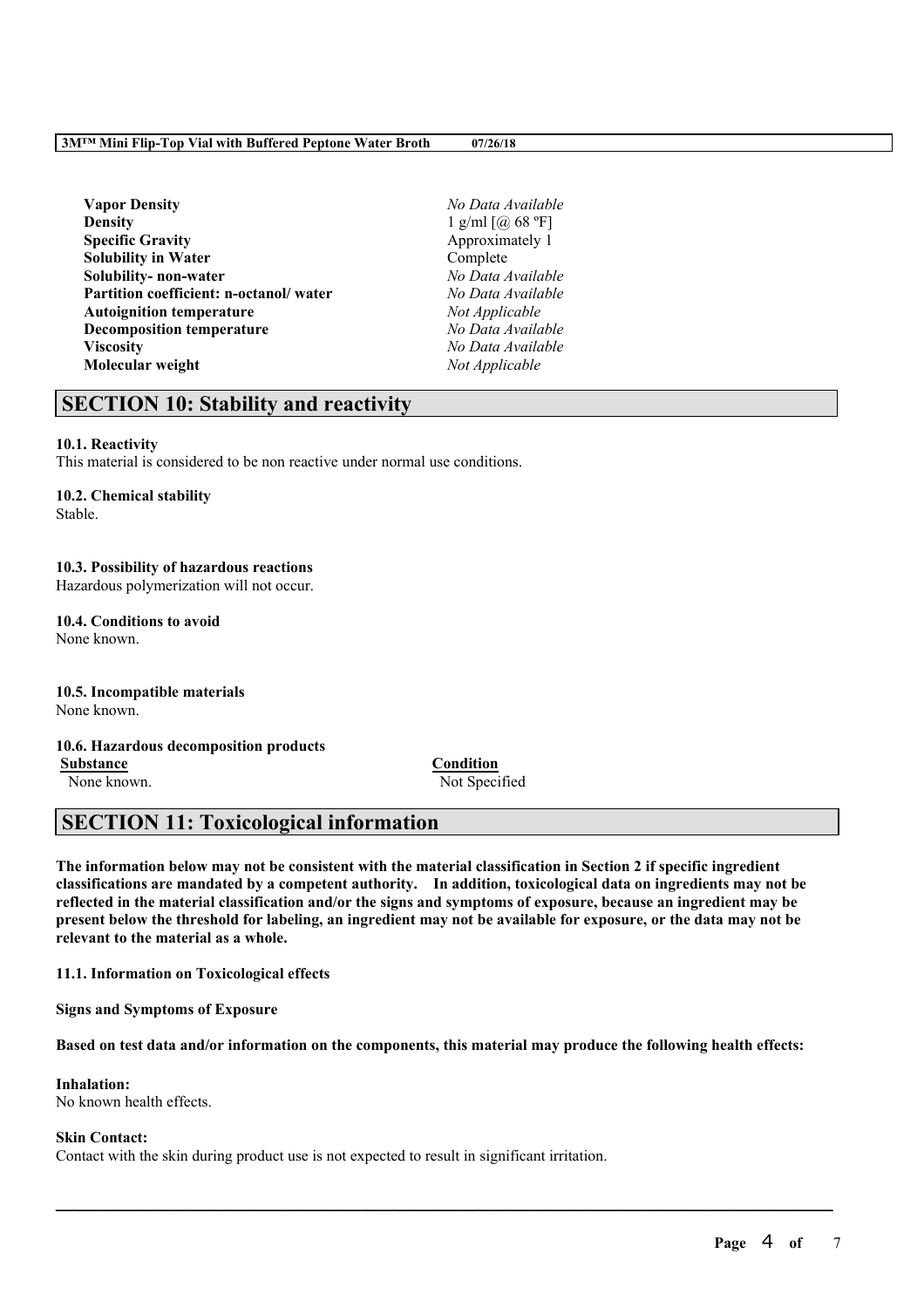### **Eye Contact:**

Contact with the eyes during product use is not expected to result in significant irritation.

### **Ingestion:**

No known health effects.

### **Toxicological Data**

If a component is disclosed in section 3 but does not appear in a table below, either no data are available for that endpoint or the data are not sufficient for classification.

### **Acute Toxicity**

| Name            | Route            | Species | $-1$<br>'alue                                                                       |
|-----------------|------------------|---------|-------------------------------------------------------------------------------------|
| Overall product | restion<br>Inges |         | 5.000<br><b>CONTRACT</b><br>mg/kg<br>calculated<br>o data available:<br>No<br><br>. |
| <b>THE</b>      |                  |         |                                                                                     |

 $ATE = acute$  toxicity estimate

### **Skin Corrosion/Irritation**

For the component/components, either no data are currently available or the data are not sufficient for classification.

### **Serious Eye Damage/Irritation**

For the component/components, either no data are currently available or the data are not sufficient for classification.

### **Skin Sensitization**

For the component/components, either no data are currently available or the data are not sufficient for classification.

### **Respiratory Sensitization**

For the component/components, either no data are currently available or the data are not sufficient for classification.

### **Germ Cell Mutagenicity**

For the component/components, either no data are currently available or the data are not sufficient for classification.

### **Carcinogenicity**

For the component/components, either no data are currently available or the data are not sufficient for classification.

### **Reproductive Toxicity**

### **Reproductive and/or Developmental Effects**

For the component/components, either no data are currently available or the data are not sufficient for classification.

### **Target Organ(s)**

### **Specific Target Organ Toxicity - single exposure**

For the component/components, either no data are currently available or the data are not sufficient for classification.

### **Specific Target Organ Toxicity - repeated exposure**

For the component/components, either no data are currently available or the data are not sufficient for classification.

### **Aspiration Hazard**

For the component/components, either no data are currently available or the data are not sufficient for classification.

### Please contact the address or phone number listed on the first page of the SDS for additional toxicological information **on this material and/or its components.**

 $\mathcal{L}_\mathcal{L} = \mathcal{L}_\mathcal{L} = \mathcal{L}_\mathcal{L} = \mathcal{L}_\mathcal{L} = \mathcal{L}_\mathcal{L} = \mathcal{L}_\mathcal{L} = \mathcal{L}_\mathcal{L} = \mathcal{L}_\mathcal{L} = \mathcal{L}_\mathcal{L} = \mathcal{L}_\mathcal{L} = \mathcal{L}_\mathcal{L} = \mathcal{L}_\mathcal{L} = \mathcal{L}_\mathcal{L} = \mathcal{L}_\mathcal{L} = \mathcal{L}_\mathcal{L} = \mathcal{L}_\mathcal{L} = \mathcal{L}_\mathcal{L}$ 

# **SECTION 12: Ecological information**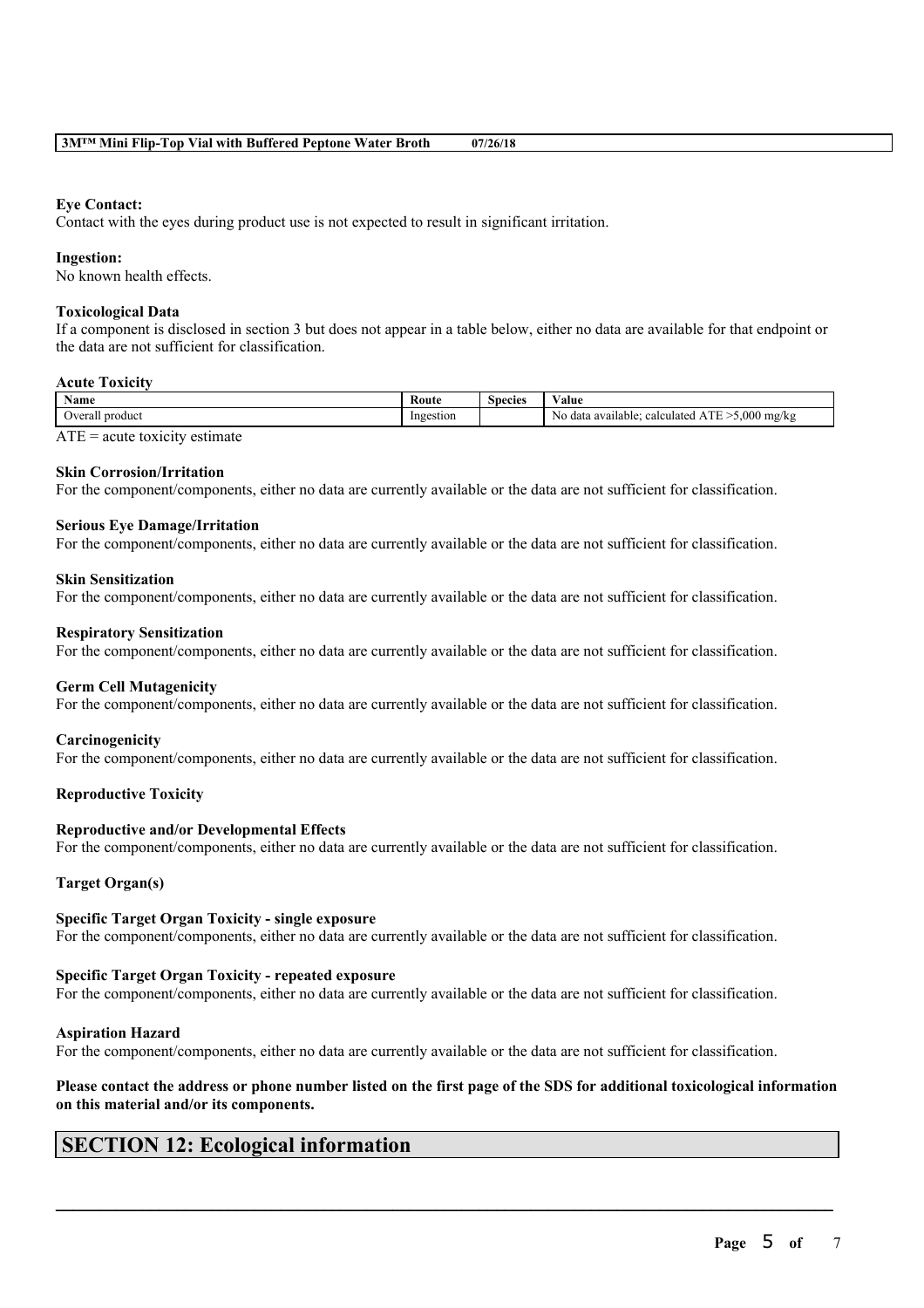### **3M™ Mini Flip-Top Vial with Buffered Peptone Water Broth 07/26/18**

### **Ecotoxicological information**

Please contact the address or phone number listed on the first page of the SDS for additional ecotoxicological information on this material and/or its components.

### **Chemical fate information**

Please contact the address or phone number listed on the first page of the SDS for additional chemical fate information on this material and/or its components.

# **SECTION 13: Disposal considerations**

### **13.1. Disposal methods**

Dispose of contents/ container in accordance with the local/regional/national/international regulations.

Prior to disposal, consult all applicable authorities and regulations to insure proper classification. Dispose of waste product in a permitted industrial waste facility. Empty and clean product containers may be disposed as non-hazardous waste. Consult your specific regulations and service providers to determine available options and requirements.

### **EPA Hazardous Waste Number (RCRA):** Not regulated

# **SECTION 14: Transport Information**

For Transport Information, please visit http://3M.com/Transportinfo or call 1-800-364-3577 or 651-737-6501.

# **SECTION 15: Regulatory information**

### **15.1. US Federal Regulations**

Contact 3M for more information.

### **EPCRA 311/312 Hazard Classifications:**

**Physical Hazards** Not applicable

### **Health Hazards**

Not applicable

### **15.2. State Regulations**

Contact 3M for more information.

### **15.3. Chemical Inventories**

The components of this product are in compliance with the chemical notification requirements of TSCA. All required components of this product are listed on the active portion of the TSCA Inventory.

Contact 3M for more information.

### **15.4. International Regulations**

Contact 3M for more information.

**This SDS has been prepared to meet the U.S. OSHA Hazard Communication Standard, 29 CFR 1910.1200.**

 $\mathcal{L}_\mathcal{L} = \mathcal{L}_\mathcal{L} = \mathcal{L}_\mathcal{L} = \mathcal{L}_\mathcal{L} = \mathcal{L}_\mathcal{L} = \mathcal{L}_\mathcal{L} = \mathcal{L}_\mathcal{L} = \mathcal{L}_\mathcal{L} = \mathcal{L}_\mathcal{L} = \mathcal{L}_\mathcal{L} = \mathcal{L}_\mathcal{L} = \mathcal{L}_\mathcal{L} = \mathcal{L}_\mathcal{L} = \mathcal{L}_\mathcal{L} = \mathcal{L}_\mathcal{L} = \mathcal{L}_\mathcal{L} = \mathcal{L}_\mathcal{L}$ 

# **SECTION 16: Other information**